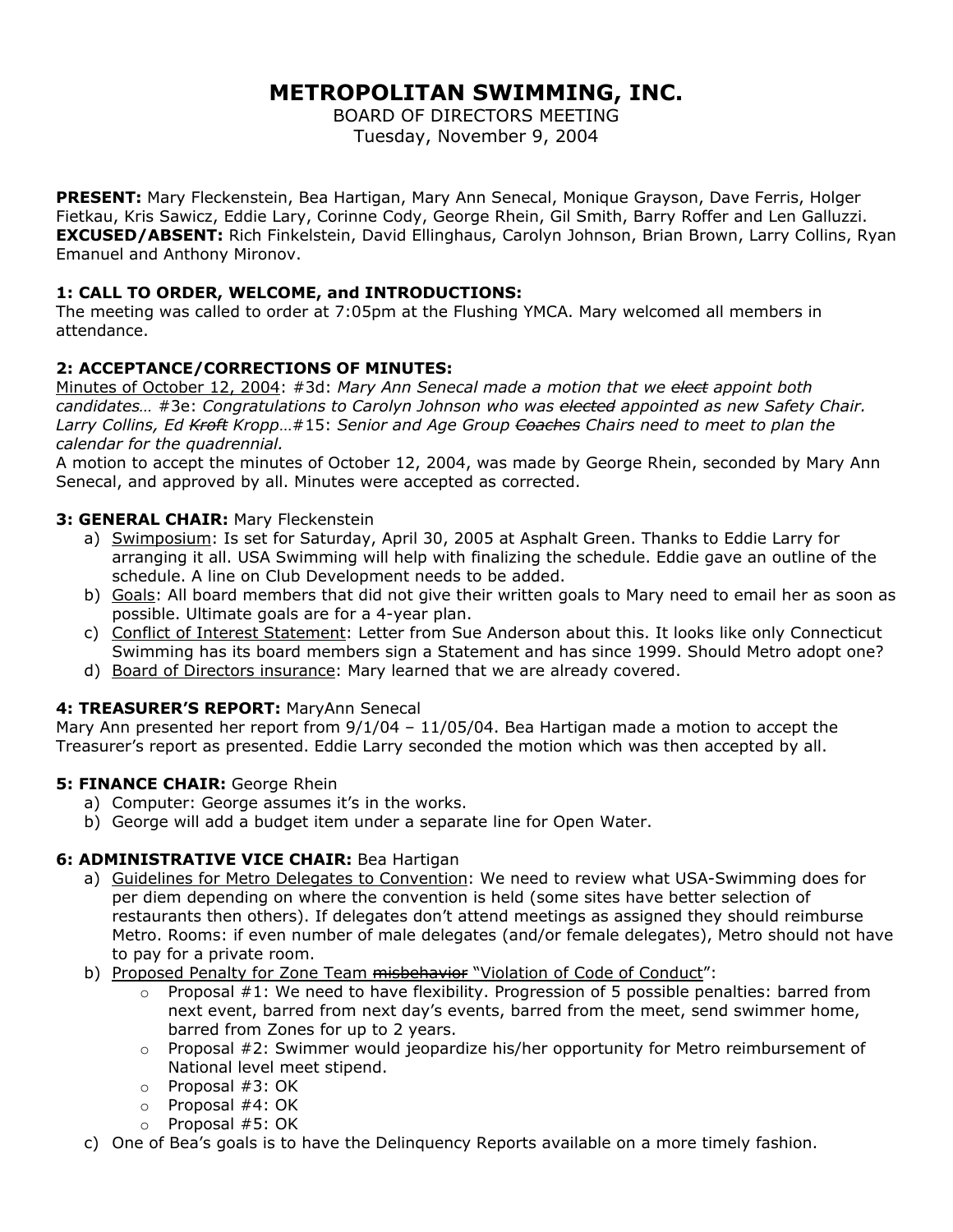# **7: OFFICIALS CHAIR:** Holger Fietkau and Kris Sawicz

- a) Letters must go out right away to people in jeopardy of loosing their certification.
- b) Procedure for hiring officials: teams may choose their own officials when hosting a meet. Long discussion followed on this subject.
- c) 2005 Joe Stetz Scholarship: 4 scholarships of \$500 each. Applications must go to Kris Sawicz. Deadline for applications is January 31, 2005. Applications will be posted on the website before Thanksgiving Day.
- d) Meet directors can find officials list and contacts on the website.

### **8: SENIOR CHAIR: Dave Ferris**

- a) Pool rental at Nassau County Aquatic Center is exorbitant. Dave made a recommendation that Metro withdraw the bid for the Short Course Speedo Champions Series of March 2005.
- b) Gil Smith will approach Nassau County with a new proposal and will get back to Metro about this.
- c) Awards from summer Senior Mets will be ready soon.

# **9: AGE GROUP CHAIR: Eddie Larry**

- a) Eddie presented the proposal for pool rental for JO's of February 25-27, 2005. Request for pools, rooms, timing equipment, security, 20 working pads, etc.
- b) Zone Equipment: we need to discuss vendors

### **10: COACHES REPRESENTATIVE:** Gil Smith

There is nothing new at this time.

**11: ATHLETES' REPRESENTATIVES:** Ryan Emanuel and Anthony Mironov

Both Ryan and Anthony were absent.

### 12: **ZONE TEAM COORDINATOR: Barry Roffer**

Zones will take place at GCIT in New Jersey.

# **13: REGISTRATION COORDINATOR:** Barry Roffer

As of 11/9/2004: there are 4517 athletes (2696 females and 1821 males) registered for 2005, 63 nonathletes, 96 coaches, 30 officials.

**Meet Recon: Kids can't swim in a meet if they are not registered or if their registration has expired.** 

Meet directors and coaches must correct mistakes.

Problems with database: kids with same birthdates and same initials: ID number will look like this: 22 instead of 02 (for month of birth for February for example). We are trying to merge as many swimmers as possible.

#### **Coaches:**

**Make sure that you check swimmers' names and ID numbers on registration cards. It must be exactly the same in your database or problems will occur. For example: if swimmer registration card shows name as "Doe Jr., John" then team manager must be "Doe Jr., John" (not Doe, Johnny)** 

Barry will send transfers to former clubs who will then have 30 days to sign and return the form to Metro.

# **14: NATIONAL TIMES VERIFICATION/TOP 16:** Monique Grayson / Mary Ann Senecal

- a) Much better than last year. Only 6 pages of errors in the tank instead of 100 at same time last year. Registrations Recon is working well.
- b) Reminder: relay names and first leg splits must be included or the relay is deleted. Also, unattached swimmers, unregistered swimmers, and swimmers not properly transferred are not allowed on relays.